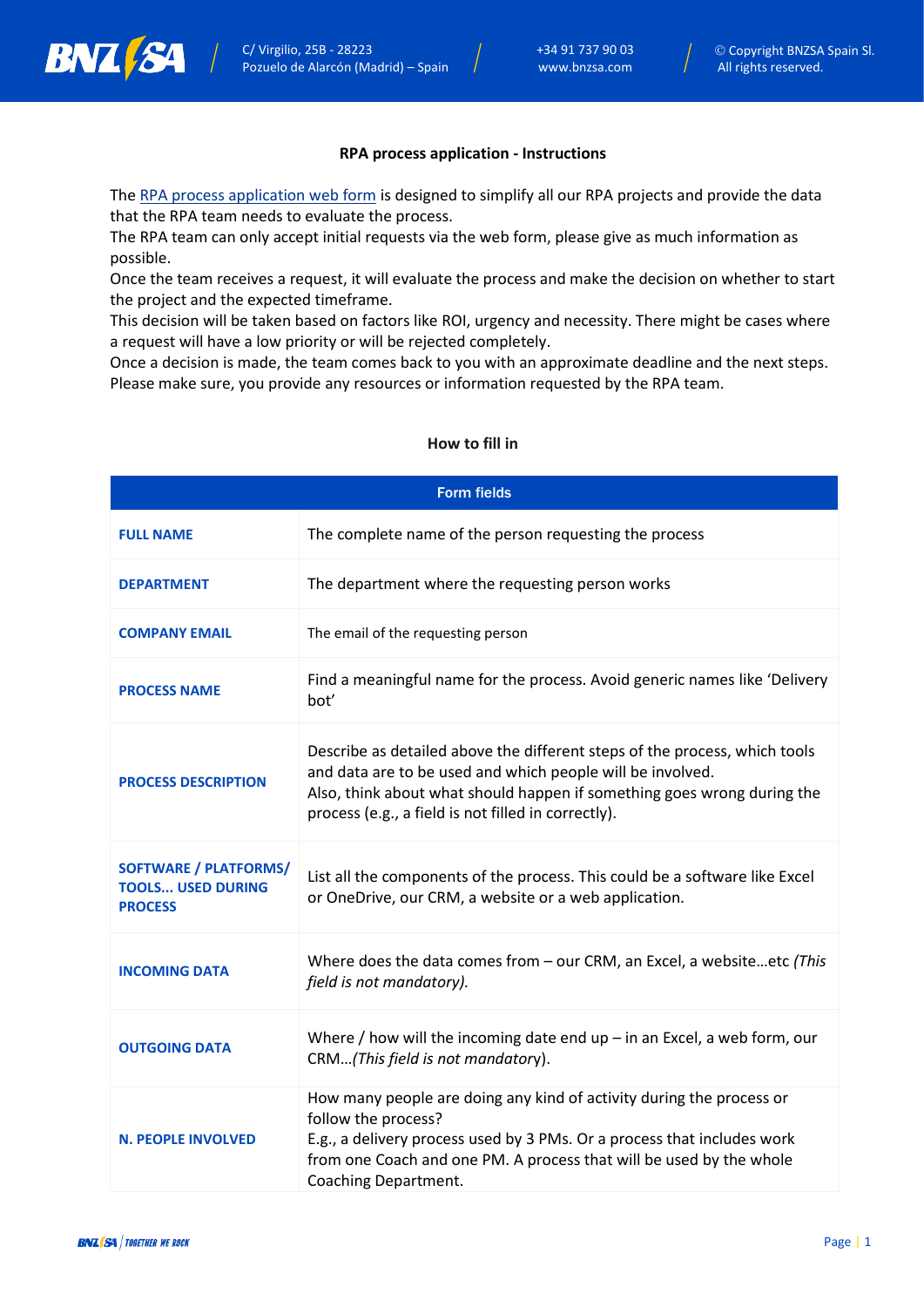

| <b>AVRG. TIME NEEDED PER</b><br><b>PERSON</b>                                  | The average amount of time each of the involved person spends on the<br>process in hours (0.25 equals 15 minutes, 0.5 equals 30 minutes and 0.75<br>equals 45 minutes).                                                                                                                                                  |
|--------------------------------------------------------------------------------|--------------------------------------------------------------------------------------------------------------------------------------------------------------------------------------------------------------------------------------------------------------------------------------------------------------------------|
| <b>PROCESS EXECUTION</b><br><b>CYCLE</b>                                       | How often is the process needed?<br>Once per week, daily, several times a day or just once (Single Execution).                                                                                                                                                                                                           |
| <b>WILL THERE BE CHANGES</b><br><b>WITHIN THE FORESEEABLE</b><br><b>FUTURE</b> | Are you aware of any changes in the process, e.g., adding a new country,<br>changing folder structures, adding or replacing tools, changing row IDs etc.                                                                                                                                                                 |
| <b>EXECUTION MODE</b>                                                          | What will trigger the process?<br>Unattended - The process will be launched at a scheduled time.<br>Attended - The process will be launched manually by a person<br>Both: The process will be launched and a scheduled time with the option to<br>launch it manually as well.                                            |
| <b>DUE DATE</b>                                                                | When would you like to start using process automatization? Please keep in<br>mind that this date is just an orientational date. The final deadline will be<br>defined by the RPA team according to urgency, workload and necessity.                                                                                      |
| <b>PROCESS OWNER</b>                                                           | Who will be the person responsible for the process and the person of<br>contact for the RPA team.<br>Keep in mind, the Process Owner is responsible for reviewing the process,<br>informing the RPA team about any changes and solving issues caused by<br>human mistakes that lead to any errors during the automation. |
| <b>OTHER COMMENTS</b>                                                          | Feel free to let the RPA team know anything that isn't covered by the prior<br>field.<br>Also, you can elaborate urgency, e.g., a campaign cannot start without the<br>process.                                                                                                                                          |
| <b>UPLOAD FILES (E.G.</b><br><b>SPREADSHEETS,</b><br><b>SCREENSHOTSETC.)</b>   | Upload anything that helps to better understand the process: Screenshots,<br>Excel sheets etc.                                                                                                                                                                                                                           |

The more detailed and accurate the provided information is, the smoother and faster your automation project can be rolled out. If you're missing some of the information needed for the request, please investigate and get the answers *before* you send the request.

Also, the Process Owner must have availability for the RPA team during the development and should respond to any inquiries as soon as possible.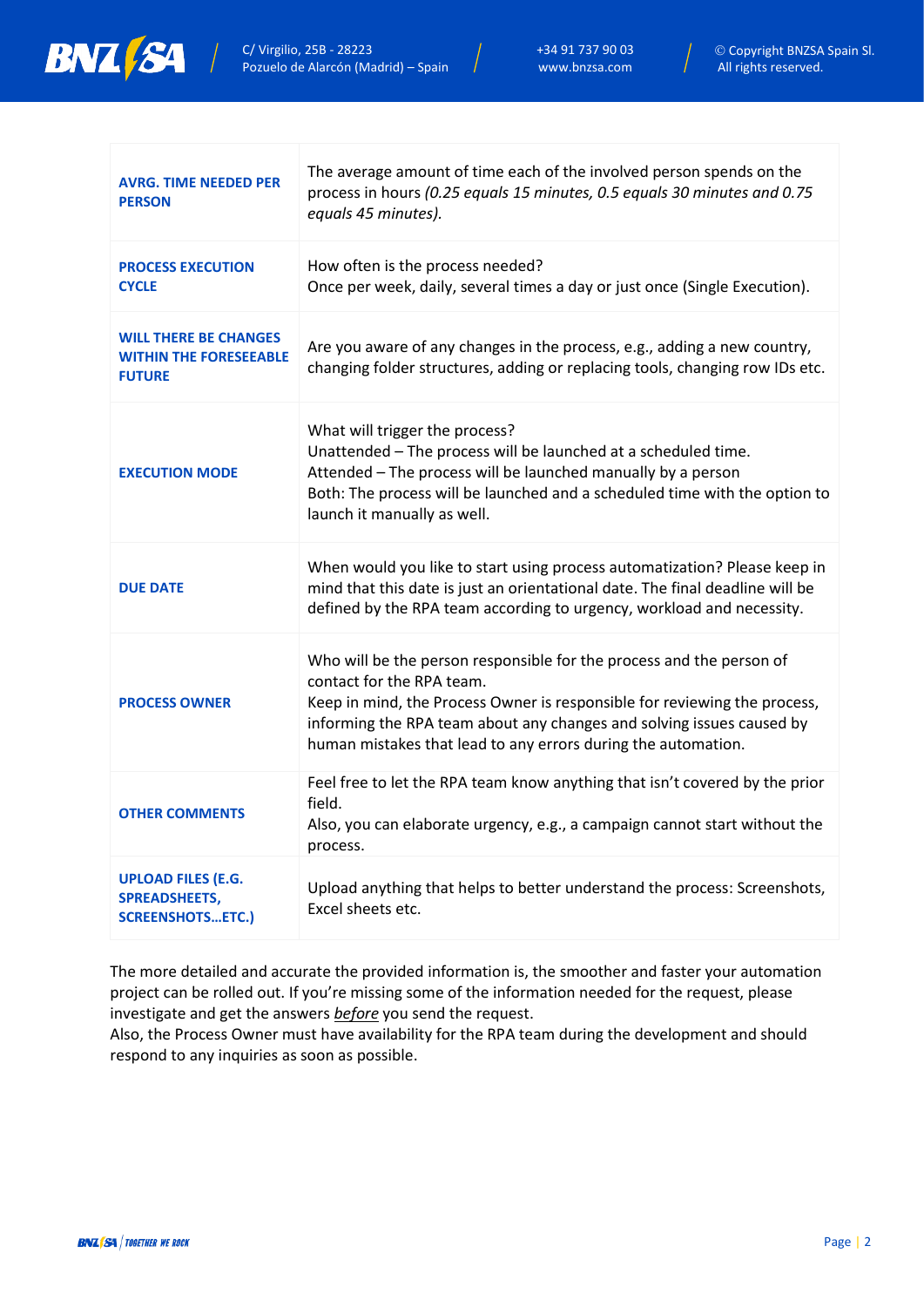

**Example**